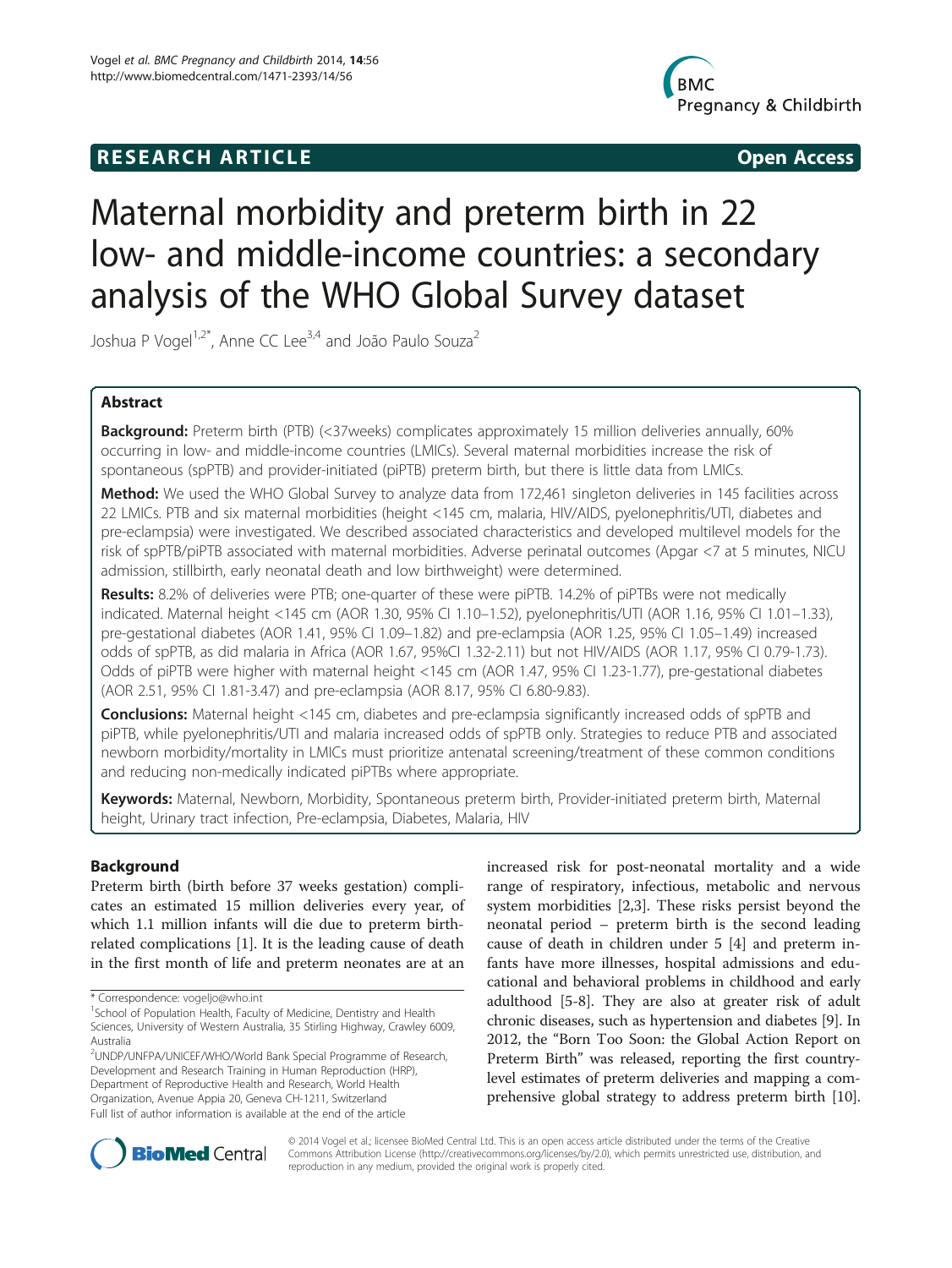Over 60% of preterm births occur in low- and middleincome countries (LMICs) and the incidence has consistently risen in most countries [\[1](#page-12-0),[10\]](#page-12-0). A worldwide co-operative effort to empower women and improve the availability of family planning and pre-pregnancy and antenatal care may prevent preterm birth, while upscaling simple, low-cost interventions can save the lives of premature infants [[10](#page-12-0)].

Approximately 45-50% of preterm deliveries follow spontaneous onset of labour, 30% follow preterm rupture of membranes and 15-20% of preterm births are providerinitiated [\[11\]](#page-12-0). While the etiology of spontaneous preterm birth is heterogeneous and poorly understood, many maternal factors are known to increase risk, such as age (adolescence and advanced age), race, multiple pregnancy, short inter-pregnancy interval, infections, medical conditions, poor nutrition, lifestyle factors, psychological factors and genetic predisposition [[12](#page-12-0)-[14](#page-13-0)]. Provider-initiated preterm birth can be life-saving for both mother and fetus, such as in severe pre-eclampsia, placental abruption or fetal distress. However, some provider-initiated preterm deliveries may not have a strong medical indication or are unintentionally preterm due to gestational age error [[10](#page-12-0)]. Consequently, a significant fraction of the worldwide preterm birth burden may be unnecessary and avoidable.

There is a dearth of large-scale prevalence data from LMICs on the different phenotypes of preterm birth (spontaneous and provider-initiated) and on antenatal maternal morbidities known to contribute to preterm birth, as well as neonatal morbidity and mortality amongst preterm infants. In many resource-constrained settings, conditions that are known to be risk factors for preterm birth (such as urinary tract infections, malaria, undernutrition and hypertensive disorders) are frequently under-diagnosed, under-treated or both. Consequently, the magnitude of the association between maternal morbidities, the risk of preterm birth and neonatal morbidity and mortality in these settings is difficult to establish, despite the availability of proven interventions for these conditions [\[10\]](#page-12-0).

The Child Health Epidemiology Research Group (CHERG) has conducted a series of analyses exploring the association between maternal risk factors (nutrition, infections and pregnancy morbidity) and intrauterine growth restriction and preterm birth [[3\]](#page-12-0). As part of that work, we conducted a secondary analysis of facility deliveries in an international WHO dataset to describe the prevalences and relationships between selected maternal morbidities, spontaneous and providerinitiated preterm birth and neonatal morbidity and mortality in preterm infants in 22 LMICs.

# Methods

The WHO Global Survey on Maternal and Perinatal Health (hereafter referred to as WHOGS) is a multi-

country, facility-based, cross-sectional survey of maternal and perinatal outcomes following delivery. The methodological details have been previously published [[15,16](#page-13-0)]. In brief, a stratified, multistage sampling design was used to obtain a global sample of countries and health institutions. Countries in WHO regions were grouped according to adult and child mortality and countries were randomly selected (probability proportional to population). Of these, 24 participated in Africa (Angola, Democratic Republic of Congo, Algeria, Kenya, Niger, Nigeria and Uganda), Latin America (Argentina, Brazil, Cuba, Ecuador, Mexico, Nicaragua, Paraguay and Peru) and Asia (Cambodia, China, India, Japan, Nepal, Philippines, Sri Lanka, Thailand and Vietnam). From within the capital city and two randomly selected provinces, seven institutions with over 1,000 births per year and the capacity to perform caesarean sections (CS) were randomly selected. The study was conducted over 2004-2005 (Africa and Latin America) and 2007-2008 (Asia).

All women delivering over 20 weeks gestation in participating institutions during a three-month study period were included. Trained data collectors reviewed and extracted relevant data from medical records to complete the individual data forms on mothers and neonates during admission for delivery until discharge or day 7 postpartum (whichever came first). Maternal or neonatal morbidity or mortality occurring after discharge or day 7 postpartum was not captured. Maternal morbidities available in the WHOGS dataset known to increase the risk of preterm birth were selected as exposure variables, namely: maternal height (as a proxy for maternal malnutrition), malaria, HIV/AIDS (evidence in the hospital records of the woman being HIV positive or having AIDS), pyelonephritis/UTI (history of infection during the pregnancy or delivery), pre-gestational diabetes (women who became pregnant and were known to have diabetes that antedated pregnancy) and pre-eclampsia (blood pressure of 140/90 or greater, or an increase of 30 mm Hg systolic or 15 mm Hg diastolic over baseline values on at least two occasions six or more hours apart, developing after 20 weeks plus proteinuria/albuminuria). These conditions were recorded as binary variables (yes/no), except for maternal height which we stratified into four groups (<145 cm, 145 – 149.9 cm,  $150 - 154.9$  cm,  $> = 155$  cm) There is no universal definition for low maternal height, however 145 cm and 150 cm are common cutoffs used in anthropometry studies in LMICs ([\[17-19](#page-13-0)] and we reported results for all four height groups  $(> = 155$  cm as reference group). Women were not universally screened for these conditions; they may have been diagnosed at any point during pregnancy. Information on severity, method of diagnosis and management of these morbidities was not recorded in the WHOGS.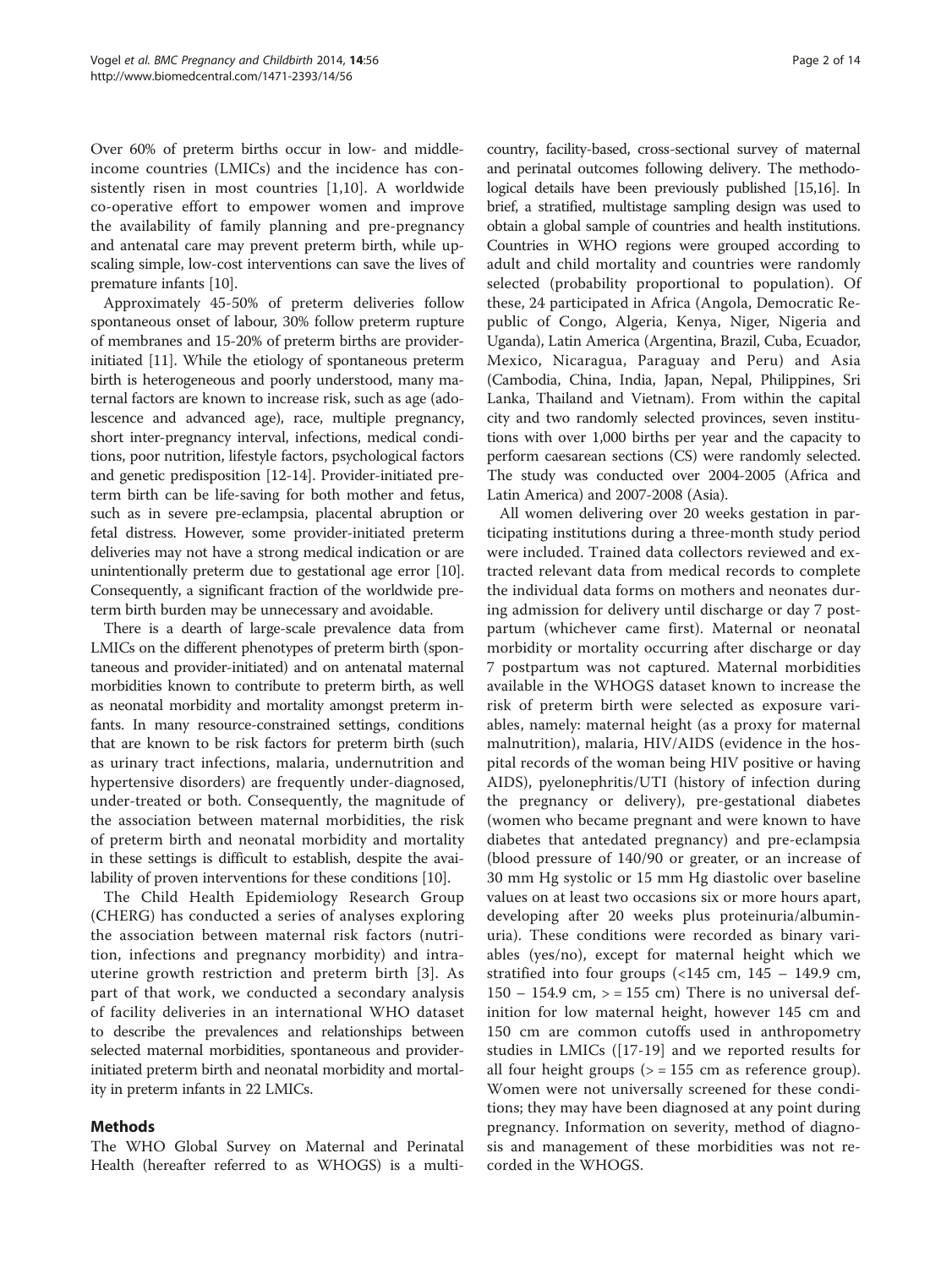We created a primary outcome variable related to preterm birth with three mutually exclusive groups, namely 1) spontaneous preterm birth (spPTB) defined as deliveries occurring before 37 weeks gestation following spontaneous onset of labour, 2) provider-initiated preterm birth (piPTB) defined as delivery before 37 weeks gestation following induction of labour, or no labour and 3) term births  $(>= 37$  weeks gestation, reference group). Medically indicated piPTB were those with one or more documented medical indications, while non-medically indicated piPTB deliveries were recorded as elective or by maternal request only. Those piPTB deliveries with no documented indications (medical or otherwise) were reported as unknown. Perinatal outcomes were: Apgar score <7 at 5 minutes, admission to neonatal intensive care unit (NICU), stillbirth (neonate showing no signs of life at time of delivery), low birthweight (birthweight <2500 g) and early neonatal mortality (ENM) by discharge or day 7. Deaths occurring in the first week of life after discharge (at home or during a postpartum readmission) were not captured.

The WHOGS captured 290,610 deliveries in 373 institutions across Africa, Latin America and Asia. For this analysis, we used data on liveborn singletons only from the 22 LMICs in the WHOGS dataset, as defined by the Organization for Economic Cooperation and Development [\(www.oecd.org\)](http://www.oecd.org) (Japan was excluded as it is classified as a high-income country). We excluded multiple pregnancies on account of the differences in preterm birth rates between singletons and multiples and controversy surrounding the optimal timing of delivery for multiple births [\[20,21](#page-13-0)]. The relationship between maternal morbidities and multiple pregnancies may also differ, potentially leading to over-estimates of effect. We excluded facilities that had less than 500 deliveries, and those with implausible/unrepresentative data or evidence of poor data capture (i.e.: a preterm birth rate of less than 3% or greater than 40%, or a low birthweight rate of less than 1%). Deliveries with a gestational age of 22 to 45 weeks were included, however deliveries with missing gestational age were excluded, as were outlier gestational age/birthweight combinations identified by algorithms developed by Alexander et al.[[22\]](#page-13-0) As per these criteria, 172,461 singleton live births from 22 countries available for analysis (Figure [1\)](#page-3-0). All deliveries in Angola were excluded as they did not meet the above data quality criteria.

The prevalences of maternal and neonatal characteristics were reported for spPTB, piPTB and term birth groups. Missing values were reported, however they were excluded from significance testing. Chi-square tests and Student's t-test tested significance for spPTB vs term and piPTB vs term. We also reported the prevalence of preterm birth groups and maternal morbidities at the

country level. Global and regional multi-level logistic regression models (using the GENLINMIXED procedure in SPSS) were used to determine adjusted odds ratios of spPTB and piPTB associated with the maternal morbidities, while accounting for clustering of mothers within facilities. Maternal age, education, marital status, parity, antenatal care, multiple pregnancy and facility (as a random effect) were included as confounders in the multivariate models. The frequency of HIV/AIDS and malaria was extremely low in Latin America and Asia and were thus excluded from these models and the global model. Missing values were excluded from modelling. Perinatal outcomes were reported by gestational age bands (<28, 28 to 31, 32 to 33, 34 - <37 and >37 weeks) and by preterm groups. Ethical clearance from all Ministries of Health of participating countries, WHO Ethics Review Committee and that of each health institution or subregion were obtained. All analyses were performed using SPSS 20 [\[23\]](#page-13-0).

# Results

Of the 172,461 liveborn singletons in this analysis, 14,155 (8.2%) were preterm (Figure [1\)](#page-3-0). Approximately three-quarters of all preterm births were spontaneous (spPTB) while one-quarter were provider-initiated preterm births (piPTB); this proportion varied by region (Latin America 31.7%, Africa 11.8% and Asia 22.6%) (Table [1,](#page-3-0) Figures [2, 3,](#page-4-0) [4, 5\)](#page-5-0). Globally, 85.8% of the provider-initiated preterm deliveries were medically indicated (Latin America 91.1%, Africa 88.7% and Asia 80.1%).

Table [2](#page-6-0) shows maternal and neonatal characteristics and preterm birth risk factors across all included pregnancies. Women experiencing spPTB trended significantly towards younger age, less education, less antenatal care, lower maternal height, as well as higher rates of malaria  $(2.1\% \text{ vs } 1.1\%, \text{ p} < 0.001)$  and preeclampsia (3.5% vs 2.6%,  $p < 0.001$ ) compared to women with term deliveries (Table [2](#page-6-0)). Vaginal deliveries (79.7% vs 72.0%, p < 0.001) were more common among spPTB. Differences between piPTB and term deliveries were similar, however rates of malaria were slightly lower  $(0.5\% \text{ vs } 1.1\%, \text{ p} = 0.003)$ , while pyelonephritis/UTI  $(8.2\%$ vs 7.1%,  $p = 0.013$ ), diabetes (2.9% vs 0.8%,  $p < 0.001$ ) and pre-eclampsia (18.2% vs 2.6%, p < 0.001) were higher in women with piPTB. Caesarean section (66.4% vs 28.0%, p < 0.001) was significantly more common in piPTB. Most (97%) of all deliveries occurred in urban or periurban facilities, but piPTBs were more commonly in tertiary facilities (64.6%) compared to spPTB (59.1%) and term deliveries (54.7%).

At the country level (Table [3](#page-8-0)), the median singleton preterm birth rate was 8.3% (interquartile range 6.7% to 9.7%). The median proportion of preterm deliveries due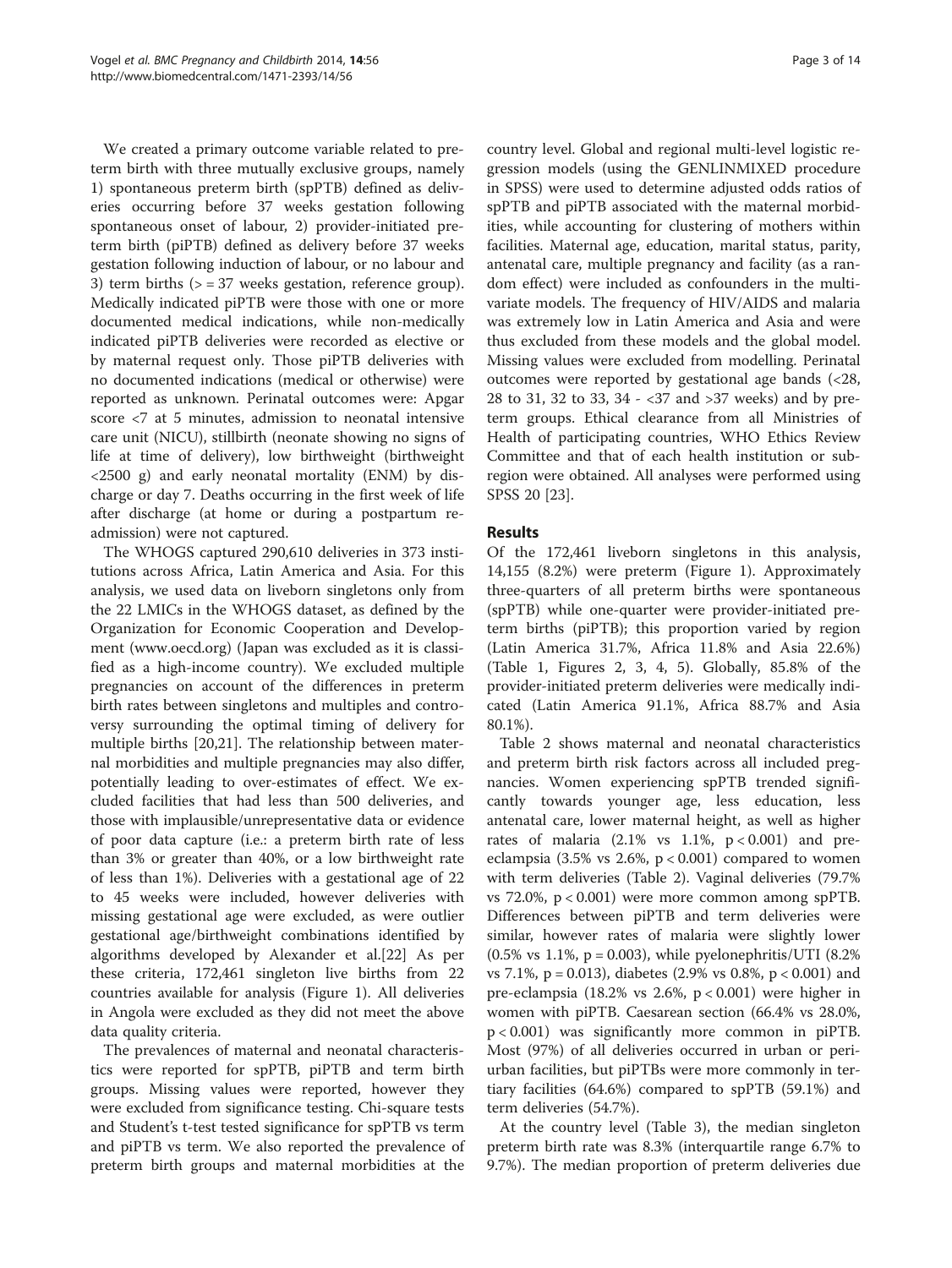<span id="page-3-0"></span>

#### Table 1 Prevalence of preterm birth groups, by region

|                                                        | Global         | Latin America | Africa        | Asia          |
|--------------------------------------------------------|----------------|---------------|---------------|---------------|
| Number of facilities                                   | 122            | 54            | 27            | 64            |
| Number of liveborn singleton deliveries                | 172,461        | 64,181        | 30,544        | 77,736        |
| Term births $(>= 37$ weeks)                            | 158,295 (91.8) | 59,288 (92.4) | 28,284 (92.6) | 70,723 (91.0) |
| All preterm births $(<$ 37 weeks)                      | 14,166 (8.2)   | 4,893 (7.6)   | 2,260(7.4)    | 7,013 (9.0)   |
| Spontaneous preterm birth (spPTB) <sup>a</sup>         | 10,750 (75.9)  | 3,336 (68.2)  | 1,990 (88.1)  | 5,424 (77.3)  |
| Provider-initiated preterm births (piPTB) <sup>a</sup> | 3,404 (24.0)   | 1,550 (31.7)  | 266 (11.8)    | 1,588 (22.6)  |
| Preterm birth, labour status unknown <sup>a</sup>      | 12(0.1)        | 7(0.1)        | 4(0.2)        | 1(0.0)        |
| Medically indicated piPTB <sup>b</sup>                 | 2,920 (85.8)   | 1,412 (91.1)  | 236 (88.7)    | 1,272 (80.1)  |
| Not medically indicated piPTB <sup>b</sup>             | 333 (9.8)      | 79 (5.1)      | 7(2.6)        | 247 (15.6)    |
| Indication unknown, piPTB <sup>b</sup>                 | 151 (4.4)      | 59 (3.8)      | 23(8.6)       | 69(4.3)       |

<sup>a</sup>Denominator is all preterm births.

<sup>b</sup>Denominator is all provider-initiated preterm births.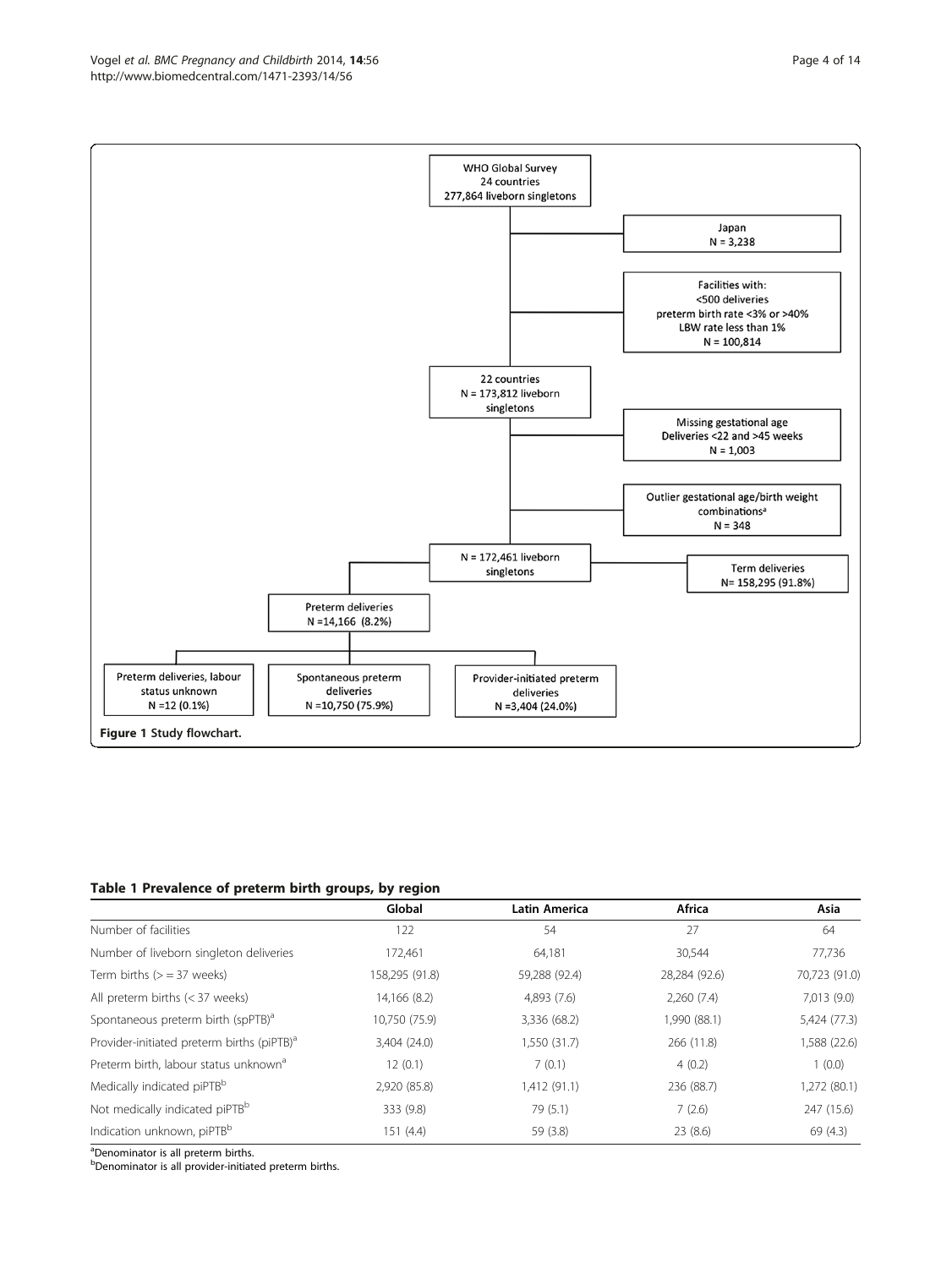<span id="page-4-0"></span>

to piPTB was 18.3% (interquartile range 12.6% to 34.7%). The proportion of piPTB deliveries that did not have a medical indication was generally less than 10% of all piPTBs, however facilities in Sri Lanka (23.8%), China (22.3%) and India (16.2%) had the highest proportion of non-medically indicated piPTBs. Height <145 cm ranged from 0.2% (Algeria) to 9.7% (Nepal). Malaria and HIV/ AIDS were largely confined to African countries, with malaria ranging from 0.1% (Algeria) to 28.6% (Niger) and HIV/AIDS ranging from 0.2% (Algeria) to 3.7% (Uganda) in Africa. Pyelonephritis/UTI ranged from 0.0% (Cambodia) to 28.2% (Ecuador), diabetes ranged

from 0.1% (Kenya, Ecuador, Nicaragua, Cambodia and Nepal) to 2.7% (Sri Lanka) and pre-eclampsia ranged from 0.4% (Sri Lanka) to 6.9% (Ecuador).

Table [4](#page-10-0) shows the bivariate and multivariate risk factor analysis for preterm birth by regions and globally. In the pooled global analysis, all maternal morbidities (maternal height <145 cm, 145-149.9 cm and 150-154.9 cm, diabetes, pre-eclampsia, UTI/pyelonephritis) were significantly associated with spPTB, however these associations varied in magnitude and significance at the regional level. Diabetes was significant in Latin America and Africa and pre-eclampsia was significant in Africa and Asia. Maternal

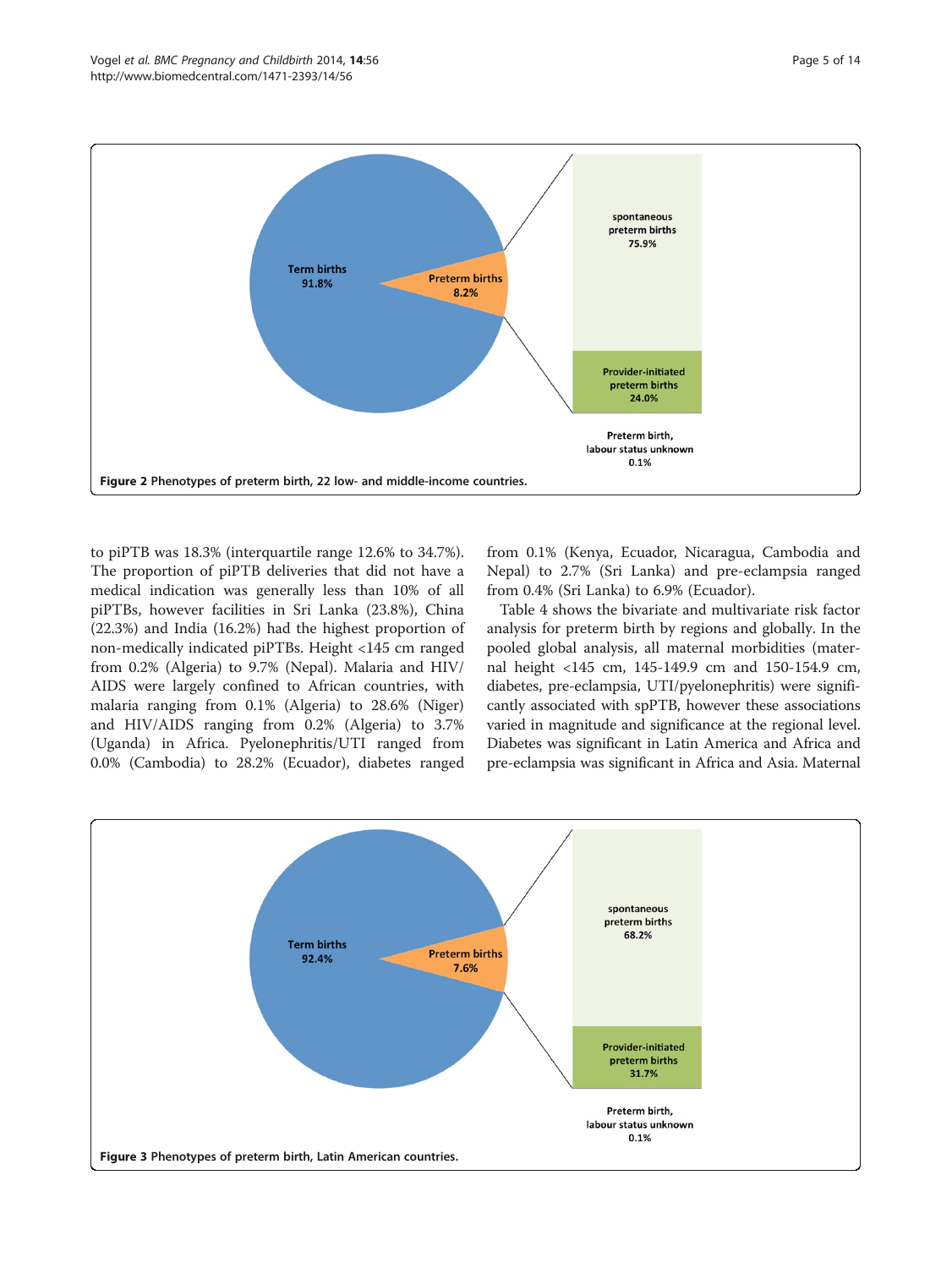<span id="page-5-0"></span>

height <145 cm and 145-149.9 cm, diabetes and preeclampsia were significantly associated with piPTB. In Africa, malaria was significantly associated with spPTB (AOR 1.67, 95% CI 1.32 – 2.11) while HIV/AIDS did not reach significance for spPTB (AOR 1.17, 95% CI 0.79 – 1.73) or piPTB (AOR 1.09, 95% CI 0.86 – 1.40).

For both spPTB and piPTB groups, the prevalence of all adverse neonatal outcomes decreased with increasing gestational age (Figures [6](#page-11-0) and [7\)](#page-11-0). Rates of adverse outcomes by gestational age bands were comparable between spPTB and piPTB neonates, however the rates of early neonatal death before discharge/day 7 were consistently higher in piPTB neonates.

# **Discussion**

We used a dataset of 172,461 deliveries across 145 facilities in 22 LMICs to examine the contribution of common maternal conditions to the risk of spPTB and piPTB independently in LMICs, as well as the associated perinatal outcomes. The accepted figure for providerinitiated preterm deliveries is 15-20%, [[11](#page-12-0)] however we found a piPTB rate of 24.0%, likely reflecting the higher rate of intervention in our facility-based sampling frame. In sub-Saharan African countries where resources for obstetric intervention are often very limited [[24\]](#page-13-0) the non-medically indicated piPTB rate was lower (2.6%). The Latin American piPTB rate (31.7%) is likely due to

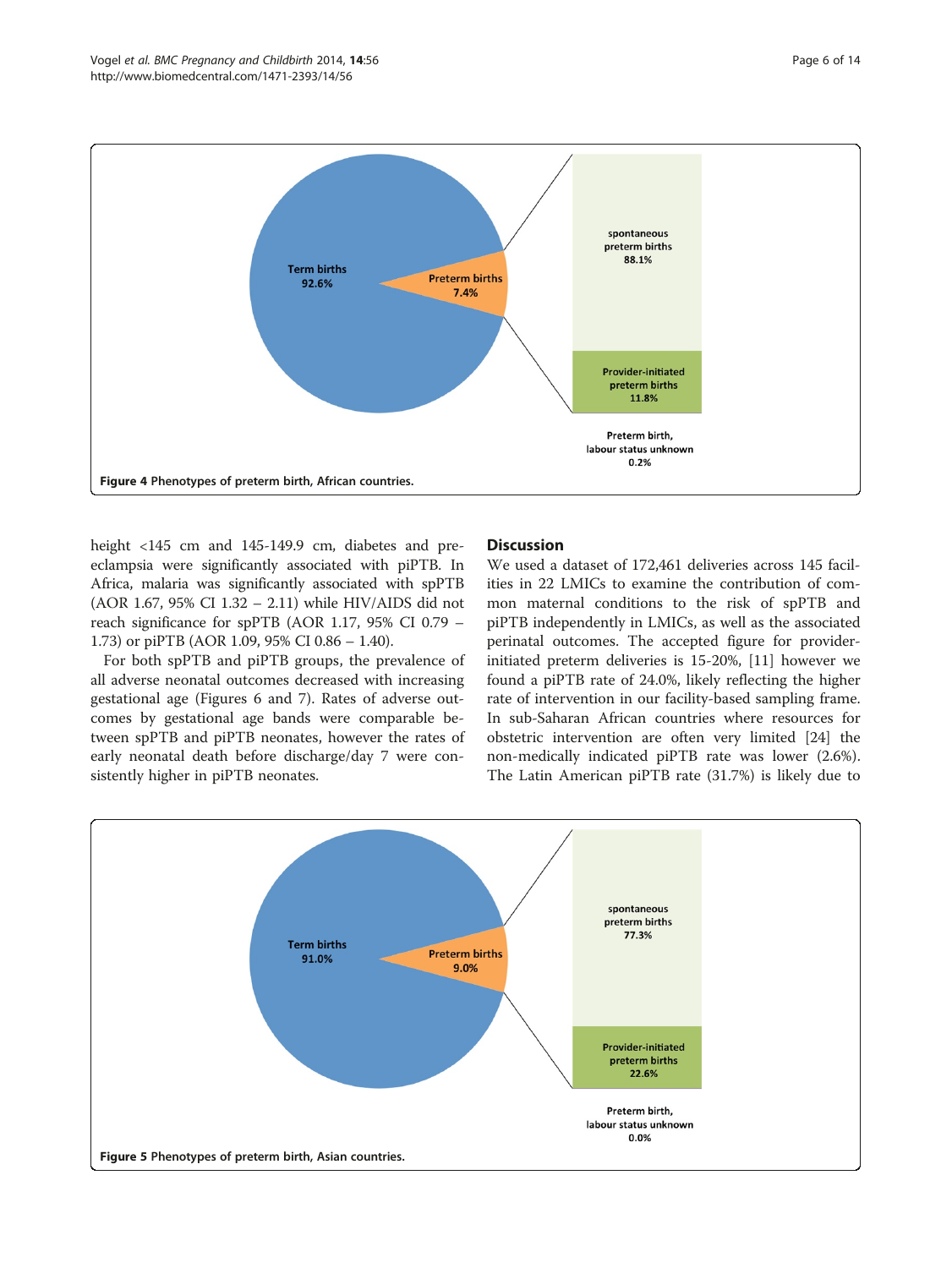|                                               | Spontaneous preterm<br>(spPTB) N (%) | Chi-square p<br>value <sup>a</sup> | Provider-initiated preterm birth<br>(piPTB) N (%) | Chi-square p<br>value <sup>b</sup> | Term N (%)     |
|-----------------------------------------------|--------------------------------------|------------------------------------|---------------------------------------------------|------------------------------------|----------------|
| <b>Total</b>                                  | 10,750                               |                                    | 3,404                                             |                                    | 158,295        |
| Maternal age                                  |                                      | < 0.001                            |                                                   | < 0.001                            |                |
| < 18                                          | 679(6.3)                             |                                    | 111(3.3)                                          |                                    | 6,677(4.2)     |
| 18-35                                         | 9,295 (86.5)                         |                                    | 2,820 (82.8)                                      |                                    | 139,333 (88.0) |
| $>35$                                         | 771 (7.2)                            |                                    | 473 (13.9)                                        |                                    | 12,233 (7.7)   |
| Missing                                       | 5(0.0)                               |                                    | 0(0.0)                                            |                                    | 52 (0.0)       |
| <b>Years of education</b>                     |                                      | < 0.001                            |                                                   | 0.107                              |                |
| 0                                             | 1,168 (10.9)                         |                                    | 191 (5.6)                                         |                                    | 8,684 (5.5)    |
| $1$ to $4$                                    | 764 (7.1)                            |                                    | 163 (4.8)                                         |                                    | 8,457 (5.3)    |
| 5 to 9                                        | 4,419 (41.1)                         |                                    | 1,252 (36.8)                                      |                                    | 60,726 (38.4)  |
| > 10                                          | 4,139 (38.5)                         |                                    | 1,731 (50.9)                                      |                                    | 77,824 (49.2)  |
| Missing                                       | 260 (2.4)                            |                                    | 67(2.0)                                           |                                    | 2,604(1.6)     |
| <b>Married</b>                                | 9,425 (87.7)                         | < 0.001                            | 3,053 (89.7)                                      | 0.708                              | 141,701 (89.5) |
| Missing                                       | 16(0.1)                              |                                    | 5(0.1)                                            |                                    | 186(0.1)       |
| Parity                                        |                                      | < 0.001                            |                                                   | 0.517                              |                |
| Parity 0                                      | 4,950 (46.0)                         |                                    | 1,476 (43.4)                                      |                                    | 70,192 (44.3)  |
| Parity 1-2                                    | 4,421 (41.1)                         |                                    | 1,530 (44.9)                                      |                                    | 6,999 (44.2)   |
| Parity $>$ = 3                                | 1,352 (12.6)                         |                                    | 394 (11.6)                                        |                                    | 17,912 (11.3)  |
| Missing                                       | 27(0.3)                              |                                    | 4(0.1)                                            |                                    | 192 (0.1)      |
| Number of antenatal care<br>visits            |                                      | < 0.001                            |                                                   | < 0.001                            |                |
| 0                                             | 1,023(9.5)                           |                                    | 226(6.6)                                          |                                    | 6,425(4.1)     |
| $1$ to $3$                                    | 3,691 (34.3)                         |                                    | 717 (21.1)                                        |                                    | 33,780 (21.3)  |
| 4 or more                                     | 5,804 (54.0)                         |                                    | 2,396 (70.4)                                      |                                    | 115,685 (73.1) |
| Missing                                       | 232 (2.2)                            |                                    | 65 (1.9)                                          |                                    | 2,405 (1.5)    |
| Maternal height                               |                                      | < 0.001                            |                                                   | < 0.001                            |                |
| $<$ 145 cm                                    | 446 (4.1)                            |                                    | 141(4.1)                                          |                                    | 4,355 (2.8)    |
| 145 - 149.9 cm                                | 991 (9.2)                            |                                    | 332 (9.8)                                         |                                    | 12,583 (7.9)   |
| 150 - 154.9 cm                                | 3,375 (31.4)                         |                                    | 967 (28.4)                                        |                                    | 42,497 (26.8)  |
| $>$ = 155 cm                                  | 5,299 (49.3)                         |                                    | 1,798 (52.8)                                      |                                    | 91,722 (58.0)  |
| Missing                                       | 639 (5.9)                            |                                    | 166 (4.9)                                         |                                    | 7,088 (4.5)    |
| Antenatal medical and<br>obstetric conditions |                                      |                                    |                                                   |                                    |                |
| Malaria                                       | 225 (2.1)                            | < 0.001                            | 18(0.5)                                           | 0.003                              | 1,669(1.1)     |
| HIV                                           | 79 (0.7)                             | 0.182                              | 31 (0.9)                                          | 0.042                              | 995 (0.6)      |
| Pyelonephritis/UTI                            | 712 (6.6)                            | 0.065                              | 279 (8.2)                                         | 0.013                              | 11,228 (7.1)   |
| Diabetes                                      | 91(0.8)                              | 0.442                              | 100(2.9)                                          | < 0.001                            | 1,233(0.8)     |
| Pre-eclampsia                                 | 380 (3.5)                            | < 0.001                            | 619 (18.2)                                        | < 0.001                            | 4,047(2.6)     |
| Mode of delivery                              |                                      | < 0.001                            |                                                   | < 0.001                            |                |
| Vaginal delivery                              | 8,571 (79.7)                         |                                    | 1,144 (33.6)                                      |                                    | 114,010 (72.0) |
| Caesarean section                             | 2,178 (20.3)                         |                                    | 2,260 (66.4)                                      |                                    | 44,281 (28.0)  |
| Missing                                       | 1(0.0)                               |                                    | 0(0.0)                                            |                                    | 4(0.0)         |

# <span id="page-6-0"></span>Table 2 Global maternal and neonatal characteristics for spontaneous, provider-initiated preterm births and term births in liveborn singletons ( $N = 172,449$ )\*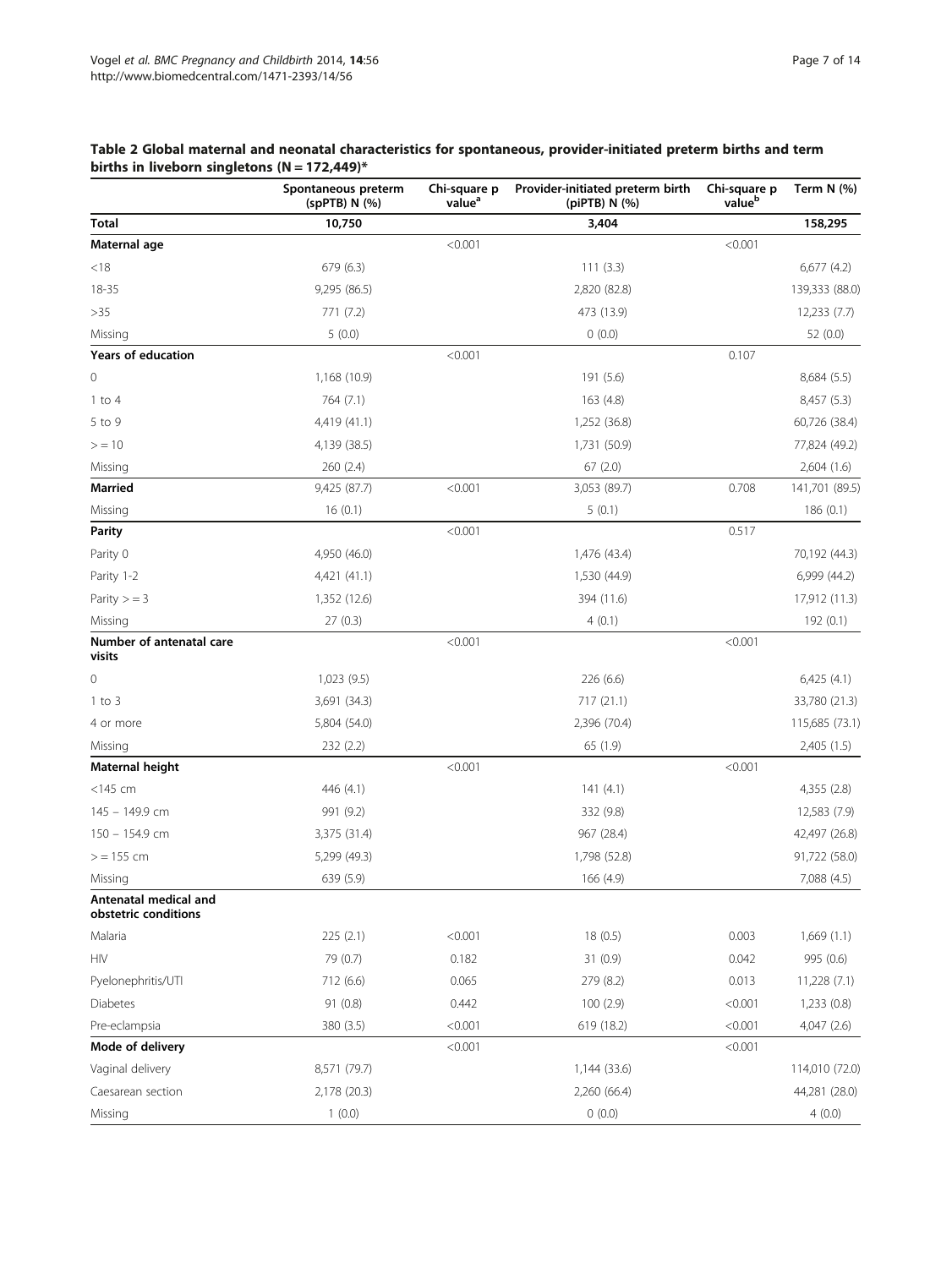| <b>Neonates</b>                  |                |               |                |         |                |
|----------------------------------|----------------|---------------|----------------|---------|----------------|
| Mean birth weight (SD)           | 2436.1 (630.5) | $<$ 0.001 $<$ | 2308.2 (659.8) | < 0.001 | 3154.4 (476.2) |
| Mean GA (SD)                     | 34.4(2.3)      | $<$ 0.001 $<$ | 34.2(2.4)      | < 0.001 | 39.1 (1.2)     |
| Female sex                       | 5,181 (48.2)   | 0.240         | 1,623 (47.7)   | 0.197   | 77,225 (48.8)  |
| <b>Facility characteristics:</b> |                |               |                |         |                |
| Location                         |                |               |                |         |                |
| Urban                            | 9,746 (90.7)   | < 0.001       | 3,269 (96.0)   | < 0.001 | 14,887 (94.0)  |
| Peri-urban                       | 731 (6.8)      |               | 66 (1.9)       |         | 4,891(3.1)     |
| Rural                            | 273(2.5)       |               | 69(2.0)        |         | 4,547(2.9)     |
| Level of facility                |                |               |                |         |                |
| Primary                          | 347 (3.2)      | < 0.001       | 19(0.6)        | < 0.001 | 3,471 (2.2)    |
| Secondary                        | 3,261 (30.3)   |               | 938 (27.6)     |         | 56,444 (35.7)  |
| Tertiary                         | 6,355(59.1)    |               | 2,199 (64.6)   |         | 86,577 (54.7)  |
| Other referral level             | 787 (7.3)      |               | 248 (7.3)      |         | 11,803(7.5)    |
|                                  |                |               |                |         |                |

Table 2 Global maternal and neonatal characteristics for spontaneous, provider-initiated preterm births and term births in liveborn singletons ( $N = 172,449$ )\* (Continued)

\* 12 preterm deliveries with unknown labour status excluded from this table.

<sup>a</sup>P value calculated by comparison between spontaneous preterm birth and term births only.

<sup>b</sup>P value calculated by comparison between provider-initiated preterm birth and term births only.

c Students t-test used to calculated p-values for continuous variables birthweight and gestational age.

lower CS thresholds for and wider availability of elective CS in these countries [\[25](#page-13-0)], however the rate of elective piPTB deliveries in this region was also quite low (5.1%).

The most surprising finding was the non-medically indicated piPTB rate in Asia accounting for over 15% of all provider-initiated preterm deliveries, driven by facilities in Sri Lanka, China and India. While the reason for this is unclear, it could be due to gestational age estimation errors, mis-documentation of indications for delivery, maternal demand for elective deliveries (despite being preterm) or a failure by providers to recognize the risks of elective preterm deliveries. Elective deliveries should only be performed when there is a high degree of confidence in the gestational age estimate as they increase the risk of some adverse maternal outcomes [\[26-28\]](#page-13-0), and we have shown that rates of neonatal morbidity and mortality at 34- < 37 weeks were considerably higher. In resourceconstrained settings, reducing these rates also allows resource redirection to mothers in medical need of intervention. Maternal characteristics associated with preterm deliveries were consistent with the literature [\[10,](#page-12-0)[13](#page-13-0)] however in several countries and morbidities, the extremely low prevalence is suggestive of significant underdiagnosis and/or a lack of universal screening protocols. There is a paucity of large-scale maternal morbidity prevalence data from LMICs, particularly for UTI's, pregestational diabetes and pre-eclampsia - our data, while suggestive of consistent under-recognition of common morbidities, are the largest and best available for several LMICs.

Others have reported on the increased risk of PTB with low maternal height, ranging from OR 1.17 to 1.61 [[29](#page-13-0)-[31\]](#page-13-0), however we have shown this occurs independently for spPTB and piPTB at <145 cm and 145-149.9 cm. The association with spPTB was stronger in women in Asia where the prevalence of maternal height <145 cm was higher, while Latin America and Africa did not reach significance – this could be due to the lower prevalence of shorter women in these regions, malnutrition increasing the risk of preterm birth [[32\]](#page-13-0) or potentially a racial predisposition at play. The relationship with piPTB may be due to the clinician's desire to avoid obstructed labor associated with cephalopelvic disproportion [\[33\]](#page-13-0).

Malaria can contribute to almost 25% of maternal deaths in endemic settings [[34](#page-13-0)] and intermittent treatment during pregnancy has been shown to reduce preterm birth [\[35](#page-13-0)]. Malaria has been associated with 2-3 times the risk of preterm birth [\[36-39](#page-13-0)], supported by the 67% increase in odds in our African data. With regards to HIV, a meta-analysis of 31 studies by Brocklehurst and colleagues reported OR 1.83 (1.63 – 2.06) for preterm delivery associated with HIV infection in pregnancy [\[40](#page-13-0)] while Lopez and colleagues demonstrated increased odds for spPTB (AOR 2.1, 1.5 – 3.0) and piPTB (AOR 3.2, 1.8 - 5.7) [\[41\]](#page-13-0). Our failure to find an association is likely related to the HIV rates in our dataset being considerably lower than national data. This may be due to under-detection, under-recognition or underdocumentation of HIV infection during delivery. Furthermore, universal HIV screening may not be in use in these facilities, or mothers are declining testing or not reporting.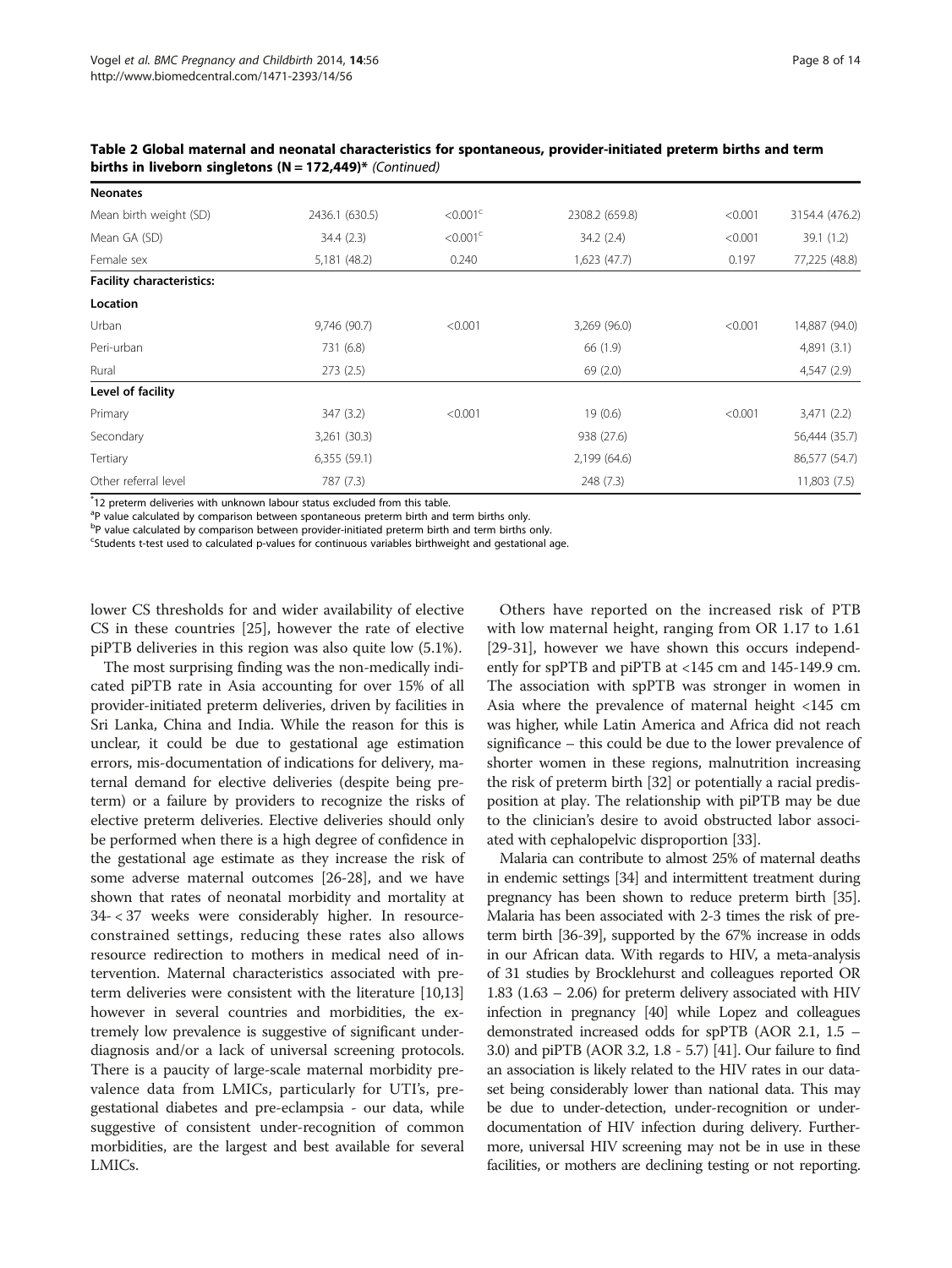# <span id="page-8-0"></span>Table 3 Prevalence of preterm birth and maternal risk factors, by country

|                                                   | Africa          |               |              |                |                | <b>Latin America</b> |              |                |              |              |               |
|---------------------------------------------------|-----------------|---------------|--------------|----------------|----------------|----------------------|--------------|----------------|--------------|--------------|---------------|
|                                                   | <b>DR Congo</b> | Algeria       | Kenya        | <b>Niger</b>   | Nigeria        | Uganda               | Argentina    | <b>Brazil</b>  | Cuba         | Ecuador      | Mexico        |
| Number of liveborn singleton deliveries           | 3,239           | 10,493        | 2,415        | 1,225          | 1,433          | 11,739               | 4,916        | 1,890          | 10,149       | 8,481        | 18,316        |
| <b>Number of facilities</b>                       | 4               | 10            | 2            | $\overline{2}$ | $\overline{2}$ | 7                    | 5            | $\overline{2}$ | 9            | 5            | 16            |
|                                                   | N(%)            | N(%)          | N(%)         | N(%)           | N (%)          | N(%)                 | N(%)         | N(%)           | N(%)         | N(%)         | N (%)         |
| Term births ( $>$ = 37 weeks) <sup>a</sup>        | 2,829 (87.3)    | 10,013 (95.4) | 2,253 (93.3) | 1,110 (90.6)   | 1,312 (91.6)   | 10,767 (91.7)        | 4,432 (90.2) | 1,689 (89.4)   | 9,650 (95.1) | 7,895 (93.1) | 16,857 (92.0) |
| All preterm births $(<$ 37 weeks) <sup>a</sup>    | 410 (12.7)      | 480 (4.6)     | 162(6.7)     | 115(9.4)       | 121(8.4)       | 972 (8.3)            | 484 (9.8)    | 201 (10.6)     | 499 (4.9)    | 586 (6.9)    | 1,459 (8.0)   |
| Spontaneous preterm birth <sup>b</sup>            | 378 (92.2)      | 374 (77.9)    | 153 (94.4)   | 100 (87.0)     | 109 (90.1)     | 876 (90.1)           | 294 (60.7)   | 162 (80.6)     | 257 (51.5)   | 522 (89.1)   | 1,019 (69.8)  |
| Provider-initiated preterm birth <sup>b</sup>     | 32 (7.8)        | 106 (22.1)    | 9(5.6)       | 15 (13.0)      | 12(9.9)        | 92 (9.5)             | 187 (38.6)   | 39 (19.4)      | 242 (48.5)   | 64 (10.9)    | 439 (30.1)    |
| Preterm birth, labour status unknown <sup>b</sup> | 0(0.0)          | 0(0.0)        | 0(0.0)       | 0(0.0)         | 0(0.0)         | 4(0.4)               | 3(0.6)       | 0(0.0)         | 0(0.0)       | 0(0.0)       | 1(0.0)        |
| Medical indicated piPTB <sup>c</sup>              | 31 (96.9)       | 100 (94.3)    | 8 (88.9)     | 13 (86.7)      | 12 (100.0)     | 72 (78.3)            | 180 (96.3)   | 38 (97.4)      | 236 (97.5)   | 49 (76.6)    | 357 (81.3)    |
| Not medically indicated piPTB <sup>c</sup>        | 1(3.1)          | 1(1.0)        | 0(0.0)       | 1(6.7)         | 0(0.0)         | 4(4.3)               | 6(3.2)       | 1(2.6)         | 0(0.0)       | 7(10.9)      | 48 (10.9)     |
| Indication unknown, piPTB <sup>c</sup>            | 1(3.1)          | 5(4.7)        | 1(11.1)      | 1(6.7)         | 0(0.0)         | 16 (17.4)            | 1(0.5)       | 0(0.0)         | 6(2.5)       | 8(12.5)      | 34(7.7)       |
| <b>Maternal morbidities</b>                       |                 |               |              |                |                |                      |              |                |              |              |               |
| Maternal height <sup>a</sup>                      |                 |               |              |                |                |                      |              |                |              |              |               |
| $<$ 145 cm                                        | 22(0.7)         | 17(0.2)       | 24(1.0)      | 5(0.4)         | 120(8.4)       | 154(1.3)             | 48 (1.0)     | 15(0.8)        | 110(1.1)     | 355 (4.2)    | 401(2.2)      |
| 145 - 149.9 cm                                    | 88 (2.7)        | 53 (0.5)      | 89 (3.7)     | 11(0.9)        | 46(3.2)        | 503(4.3)             | 219(4.5)     | 52 (2.8)       | 448 (4.4)    | 949 (11.2)   | 1,327(7.2)    |
| 150 - 154.9 cm                                    | 407 (12.6)      | 693 (6.6)     | 271 (11.2)   | 56 (4.6)       | 255 (17.8)     | 1,832 (15.6)         | 848 (17.2)   | 218 (11.5)     | 1,686 (16.6) | 2,548 (30.0) | 4,867 (26.6)  |
| $>$ = 155 cm                                      | 2,669 (82.4)    | 9,686 (92.3)  | 1,209 (50.1) | 1,153 (94.1)   | 805 (56.2)     | 8,271 (70.5)         | 3,141 (63.9) | 758 (40.1)     | 7,905 (77.9) | 4,152 (49.0) | 10,612 (57.9) |
| Missing                                           | 53 (1.6)        | 44 $(0.4)$    | 822 (34.0)   | 0(0.0)         | 207 (14.4)     | 979 (8.3)            | 660 (13.4)   | 847 (44.8)     | 0(0.0)       | 477 (5.6)    | 1,109(6.1)    |
| Malaria <sup>a</sup>                              | 413 (12.8)      | 13(0.1)       | 10(0.4)      | 350 (28.6)     | 207 (14.5)     | 854 (7.3)            | 0(0.0)       | 0(0.0)         | 4(0.0)       | 0(0.0)       | 10(0.1)       |
| HIV/AIDS <sup>a</sup>                             | 43(1.3)         | 19(0.2)       | 16(0.7)      | 3(0.2)         | 12(0.8)        | 415(3.6)             | 39(0.8)      | 21(1.1)        | 49 (0.5)     | 28(0.3)      | 80(0.4)       |
| Pyelonephritis/UTI <sup>a</sup>                   | 234(7.2)        | 267(2.5)      | 65(2.7)      | 34 (2.8)       | 1(0.1)         | 912 (7.8)            | 216(4.4)     | 243 (12.9)     | 487 (4.8)    | 2,390 (28.2) | 3,715 (20.3)  |
| <b>Diabetes<sup>a</sup></b>                       | 12(0.4)         | 103(1.0)      | 3(0.1)       | 3(0.2)         | 3(0.2)         | 30(0.3)              | 66 (1.3)     | 39(2.1)        | 213(2.1)     | 11(0.1)      | 129(0.7)      |
| Pre-eclampsia <sup>a</sup>                        | 34(1.0)         | 67(0.6)       | 15(0.6)      | 14(1.1)        | 16(1.1)        | 371 (3.2)            | 114(2.3)     | 77(4.1)        | 210(2.1)     | 584 (6.9)    | 867 (4.7)     |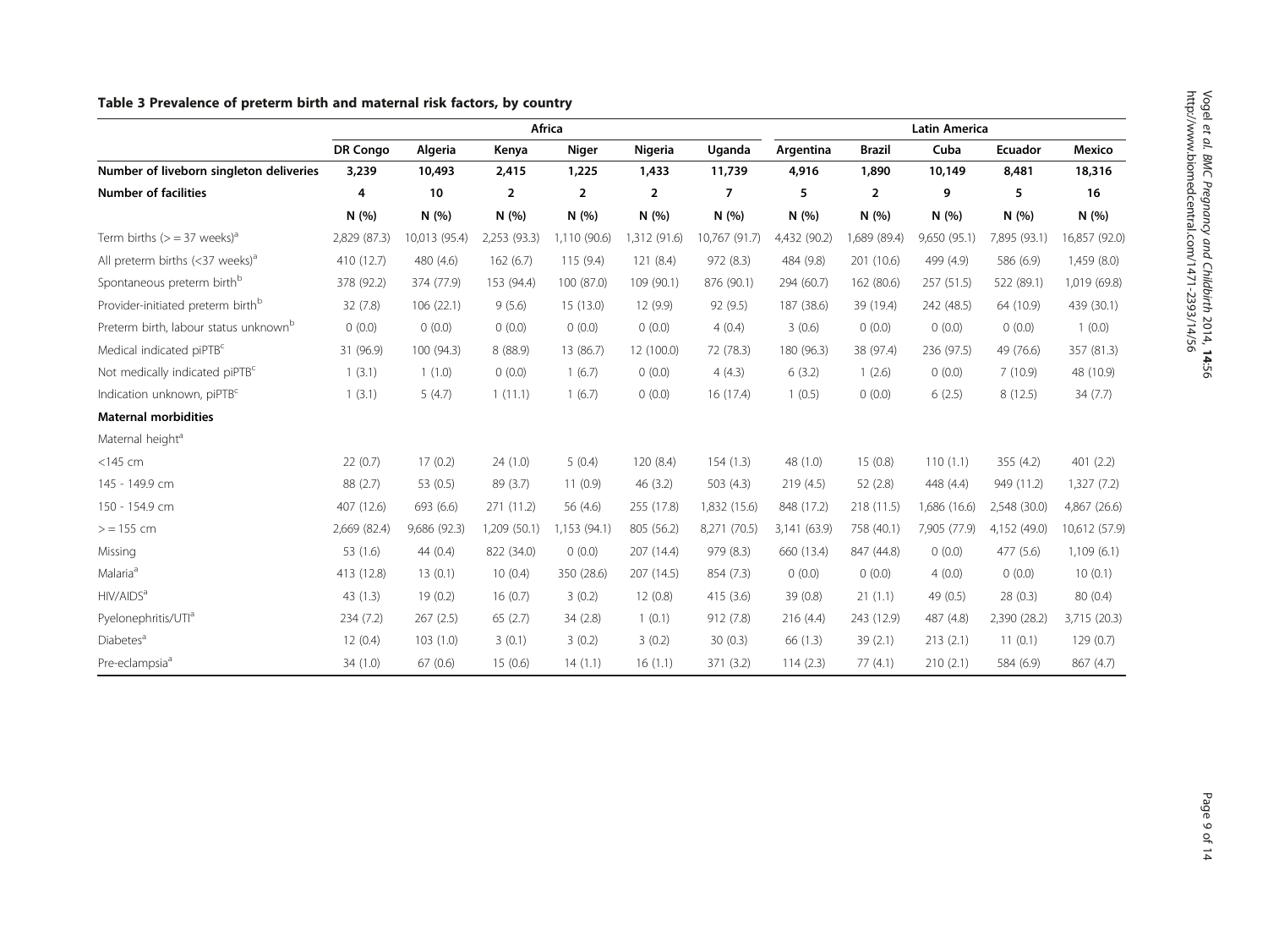|                                                   | Latin America |              |                  |              | Asia         |               |              |              |               |                 |              |
|---------------------------------------------------|---------------|--------------|------------------|--------------|--------------|---------------|--------------|--------------|---------------|-----------------|--------------|
|                                                   | Nicaragua     | Paraguay     | Peru             | Cambodia     | China        | India         | <b>Nepal</b> | Philippine   | Sri Lanka     | <b>Thailand</b> | Vietnam      |
| Number of liveborn singleton deliveries           | 5,002         | 2,624        | 12,803           | 5,064        | 8,740        | 17,199        | 7,440        | 8,971        | 14,037        | 8,926           | 7,439        |
| <b>Number of facilities</b>                       | 4             | 4            | 9                | 4            | 9            | 13            | 6            | 8            | 12            | 9               | 3            |
|                                                   | N(%)          | N(%)         | N(%)             | N(%)         | N(%)         | N(%)          | N(%)         | N(%)         | N(%)          | N(%)            | N(%)         |
| Term births ( $>$ = 37 weeks) <sup>a</sup>        | 4,669 (93.3)  | 2,367 (90.2) | 11,729 (91.6)    | 4,733 (93.5) | 8,247 (94.4) | 14,554 (85.0) | 6,764 (90.9) | 8,230 (91.7) | 13,069 (93.1) | 7,977 (89.6)    | 7,129 (95.8) |
| All preterm births (<37 weeks) <sup>a</sup>       | 333 (6.7)     | 257 (9.8)    | 1,074(8.4)       | 331 (6.5)    | 493 (5.6)    | 2,565 (15.0)  | 676 (9.1)    | 741 (8.3)    | 968 (6.9)     | 929 (10.4)      | 310 (4.2)    |
| Spontaneous preterm birth <sup>b</sup>            | 239 (71.8)    | 161 (62.6)   | 682 (63.5)       | 281 (84.9)   | 314 (63.7)   | 2,091 (81.5)  | 592 (87.6)   | 642 (86.6)   | 481 (49.7)    | 760 (81.8)      | 263 (84.8)   |
| Provider-initiated preterm birth <sup>b</sup>     | 94 (28.2)     | 93 (36.2)    | 392 (36.5)       | 50 (15.1)    | 179 (36.3)   | 474 (18.5)    | 84 (12.4)    | 99 (13.4)    | 487 (50.3)    | 168 (18.1)      | 47 (15.2)    |
| Preterm birth, labour status unknown <sup>b</sup> | 0(0.0)        | 3(1.2)       | 0(0.0)           | 0(0.0)       | 0(0.0)       | 0(0.0)        | 0(0.0)       | 0(0.0)       | 0(0.0)        | 1(0.1)          | 0(0.0)       |
| Medical indicated piPTB <sup>c</sup>              | 83 (88.3)     | 84 (90.3)    | 385 (98.2)       | 49 (98.0)    | 131 (73.2)   | 390 (82.3)    | 82 (97.6)    | 90 (90.9)    | 334 (68.6)    | 151 (89.9)      | 45 (95.7)    |
| Not medically indicated piPTB <sup>c</sup>        | 11(11.7)      | 4(4.3)       | 2(0.5)           | 1(2.0)       | 40(22.3)     | 77 (16.2)     | 0(0.0)       | 0(0.0)       | 116 (23.8)    | 11(6.5)         | 2(4.3)       |
| Indication unknown, piPTB <sup>c</sup>            | 0(0.0)        | 5(5.4)       | 5(1.3)           | 0(0.0)       | 8(4.5)       | 7(1.5)        | 2(2.4)       | 9(9.1)       | 37(7.6)       | 6(3.6)          | 0(0.0)       |
| <b>Maternal morbidities</b>                       |               |              |                  |              |              |               |              |              |               |                 |              |
| Maternal height <sup>a</sup>                      |               |              |                  |              |              |               |              |              |               |                 |              |
| $<$ 145 cm                                        | 202(4.0)      | 31(1.2)      | 491 (3.8)        | 128(2.5)     | 35(0.4)      | 721 (4.2)     | 722 (9.7)    | 384 (4.3)    | 772 (5.5)     | 129(1.4)        | 56 (0.8)     |
| 145 - 149.9 cm                                    | 635 (12.7)    | 81(3.1)      | 1,505 (11.8)     | 527 (10.4)   | 122(1.4)     | 1,842 (10.8)  | 1,575 (21.2) | 742 (8.3)    | 2,024 (14.4)  | 727 (8.1)       | 341 (4.6)    |
| 150 - 154.9 cm                                    | 1,769 (35.4)  | 424 (16.2)   | 3,776 (29.5)     | 1,678 (33.1) | 1,171 (13.4) | 8,667 (50.6)  | 3,801 (51.1) | 2,719 (30.3) | 4,569 (32.5)  | 2,274 (25.5)    | 2,313 (31.1) |
| $>$ = 155 cm                                      | 2,396 (47.9)  | 1,876 (71.5) | $6,099$ $(47.6)$ | 2,644(52.2)  | 7,403 (84.7) | 5,848 (34.2)  | 1,334 (17.9) | 3,935 (43.9) | 6,589 (46.9)  | 5,663 (63.4)    | 4,728 (63.6) |
| Missing                                           | 0(0.0)        | 212(8.1)     | 932 (7.3)        | 87(1.7)      | 9(0.1)       | 41(0.2)       | 8(0.1)       | 1,191 (13.3) | 83 (0.6)      | 133(1.5)        | 1(0.0)       |
| Malaria <sup>a</sup>                              | 0(0.0)        | 2(0.1)       | 2(0.0)           | 2(0.0)       | 0(0.0)       | 37(0.2)       | 2(0.0)       | 1(0.0)       | 2(0.0)        | 3(0.0)          | 1(0.0)       |
| HIV/AIDS <sup>a</sup>                             | 20(0.4)       | 3(0.1)       | 36(0.3)          | 42 (0.8)     | 17(0.2)      | 57(0.3)       | 7(0.1)       | 19(0.2)      | 11(0.1)       | 111(1.2)        | 57 (0.8)     |
| Pyelonephritis/UTI <sup>a</sup>                   | 266 (5.3)     | 53 $(2.0)$   | 2,602 (20.3)     | 2(0.0)       | 6(0.1)       | 84 (0.5)      | 5(0.1)       | 499 (5.6)    | 86 (0.6)      | 15(0.2)         | 37(0.5)      |
| Diabetes <sup>a</sup>                             | 6(0.1)        | 12(0.5)      | 21(0.2)          | 5(0.1)       | 70 (0.8)     | 45(0.3)       | 6(0.1)       | 42(0.5)      | 385 (2.7)     | 199 (2.2)       | 14(0.2)      |
| Pre-eclampsia <sup>a</sup>                        | 135(2.7)      | 87(3.4)      | 830 (6.5)        | 108(2.1)     | 184(2.1)     | 567 (3.3)     | 88 (1.2)     | 363 (4.0)    | 54 (0.4)      | 188(2.1)        | 75 (1.0)     |

# Table 3 Prevalence of preterm birth and maternal risk factors, by country (Continued)

<sup>a</sup>Percentage calculated using number of liveborn singleton deliveries in country X as denominator.<br><sup>b</sup>Percentage calculated using number of all preterm births in country X as denominator.

<sup>c</sup>Percentage calculated using number of all provider-initiated preterm births in country X as denominator.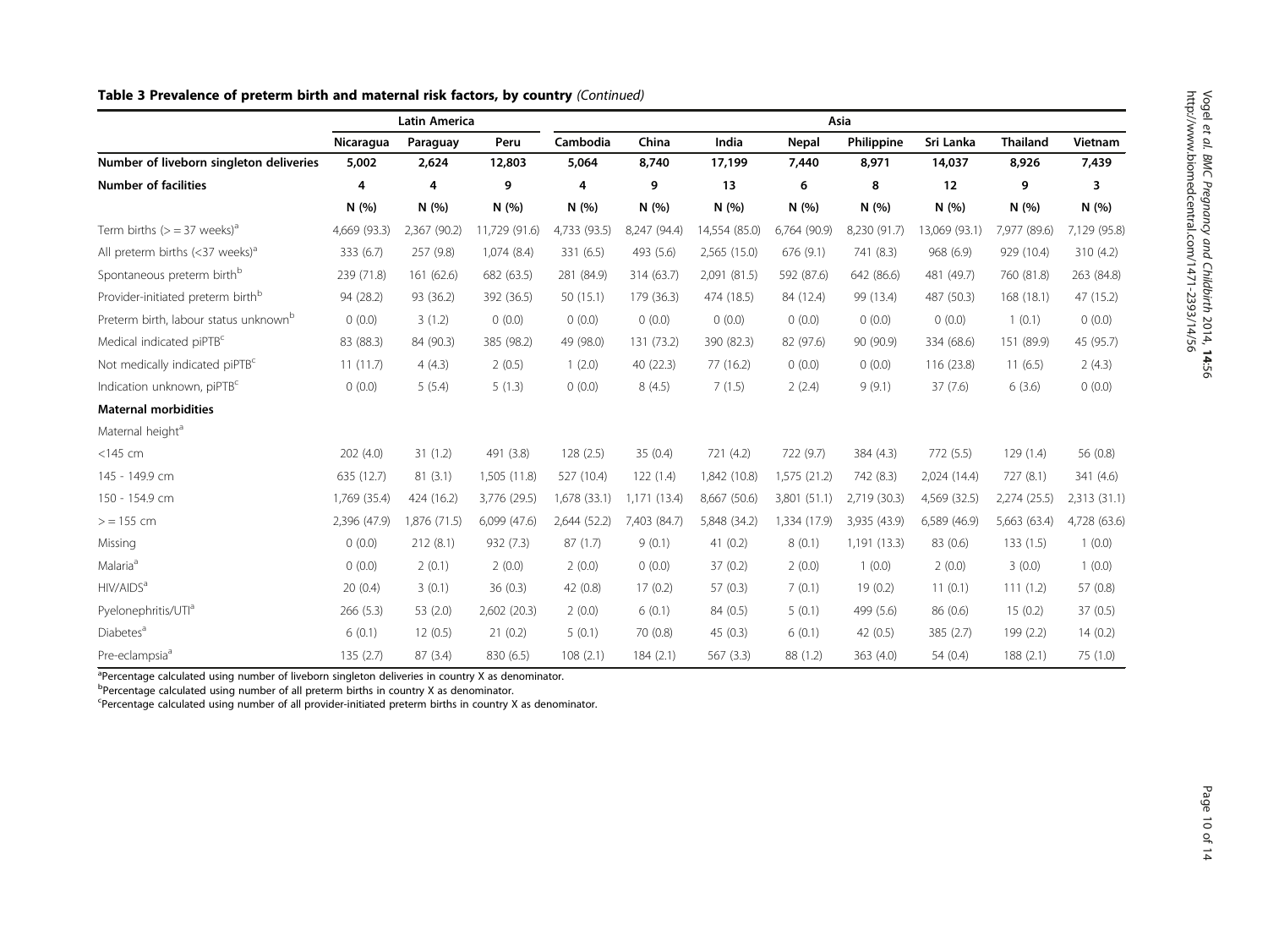|                      |                    |                        | Spontaneous preterm birth (spPTB) |                        | Provider-initiated preterm birth (piPTB) |
|----------------------|--------------------|------------------------|-----------------------------------|------------------------|------------------------------------------|
|                      |                    | OR (95% CI)            | AOR (95% CI)                      | OR (95% CI)            | AOR (95% CI)                             |
| <b>Latin America</b> | Maternal height    |                        |                                   |                        |                                          |
|                      | $<$ 145 cm         | $1.15(0.92 - 1.42)$    | $1.05(0.85 - 1.28)$               | $0.99(0.72 - 1.36)$    | $1.15(0.85 - 1.57)$                      |
|                      | 145 - 149.9 cm     | $1.08(0.95 - 1.23)$    | $1.06(0.93 - 1.20)$               | $0.92$ (0.76 - 1.11)   | $0.99$ $(0.82 - 1.20)$                   |
|                      | 150 - 154.9 cm     | $1.10(1.01 - 1.19)$    | $1.06(0.96 - 1.17)$               | $0.93(0.82 - 1.05)$    | $0.99$ (0.86 - 1.13)                     |
|                      | $> = 155$ cm       | Ref                    | Ref                               | Ref                    | Ref                                      |
|                      | Pyelonephritis/UTI | $1.07(0.97 - 1.18)$    | $1.20(1.01 - 1.42)^{*}$           | $1.08(0.94 - 1.23)$    | $1.27(0.96 - 1.67)$                      |
|                      | <b>Diabetes</b>    | $1.34(0.93 - 1.92)$    | $1.72$ (1.15 - 2.58)*             | $3.47$ (2.48 - 4.85)   | $2.23$ (1.48 - 3.38)*                    |
|                      | Pre-eclampsia      | $1.38(1.18 - 1.62)$    | $1.18(0.92 - 1.53)$               | $7.80(6.90 - 8.83)$    | $7.43$ (5.69 - 9.69)                     |
| <b>Africa</b>        | Maternal height    |                        |                                   |                        |                                          |
|                      | $<$ 145 cm         | $2.02$ (1.44 – 2.83)   | $1.46(0.81 - 2.62)$               | $1.91(0.78 - 4.67)$    | $1.21$ (0.75 - 1.96)                     |
|                      | 145 - 149.9 cm     | $1.22(0.93 - 1.62)$    | $0.91$ $(0.72 - 1.16)$            | $1.73(0.94 - 3.19)$    | $1.13$ (0.80 - 1.58)                     |
|                      | 150 - 154.9 cm     | $1.51(1.33 - 1.72)$    | $1.22$ $(1.04 - 1.43)^*$          | $1.33(0.93 - 1.89)$    | $1.05(0.92 - 1.19)$                      |
|                      | $>$ = 155 cm       | Ref                    | Ref                               | Ref                    | Ref                                      |
|                      | Malaria            | $2.00$ (1.72 - 2.33)   | $1.67$ $(1.32 - 2.11)^*$          | $1.06$ (0.64 - 1.76)   | $1.01$ $(0.84 - 1.21)$                   |
|                      | <b>HIV/AIDS</b>    | $1.10(0.78 - 1.54)$    | $1.17(0.79 - 1.73)$               | $1.61$ (0.75 - 3.42)   | $1.09$ (0.86 - 1.40)                     |
|                      | Pyelonephritis/UTI | $0.91$ $(0.73 - 1.13)$ | $0.91$ $(0.66 - 1.24)$            | $0.44$ $(0.20 - 0.99)$ | $0.91$ $(0.81 - 1.02)$                   |
|                      | <b>Diabetes</b>    | $1.76(1.06 - 2.92)$    | $1.96$ (1.03 - 3.71)*             | $4.71$ (2.06 - 10.75)  | $1.66$ (1.09 – 2.55)*                    |
|                      | Pre-eclampsia      | $1.40(1.02 - 1.93)$    | $1.55$ $(1.11 - 2.17)^{*}$        | $13.57(9.74 - 18.91)$  | $3.59$ (2.02 - 6.40)*                    |
| Asia                 | Maternal height    |                        |                                   |                        |                                          |
|                      | $<$ 145 cm         | $2.12(1.88 - 2.41)$    | $1.39(1.13 - 1.71)^{*}$           | $1.94(1.56 - 2.41)$    | $1.58$ (1.26 - 1.98)*                    |
|                      | 145 - 149.9 cm     | $1.60$ (1.46 - 1.76)   | $1.21$ $(1.08 - 1.36)^*$          | $1.48(1.26 - 1.73)$    | $1.25$ $(1.02 - 1.53)^{*}$               |
|                      | 150 - 154.9 cm     | $1.54(1.45 - 1.64)$    | $1.13$ $(1.01 - 1.26)^{*}$        | $1.18(1.05 - 1.32)$    | $1.11(0.97 - 1.27)$                      |
|                      | $>$ = 155 cm       | Ref                    | Ref                               | Ref                    | Ref                                      |
|                      | Pyelonephritis/UTI | $1.53(1.21 - 1.95)$    | $1.17(0.78 - 1.77)$               | $1.25(0.78 - 2.01)$    | $1.30(0.68 - 2.49)$                      |
|                      | <b>Diabetes</b>    | $0.82$ (0.60 - 1.12)   | $1.15(0.82 - 1.62)$               | $3.83$ (2.91 - 5.06)   | $2.58$ (1.59 - 4.19)*                    |
|                      | Pre-eclampsia      | $1.64$ $(1.39 - 1.94)$ | $1.26$ (1.00 - 1.59)*             | $7.69$ (6.56 - 9.02)   | $8.34$ (6.54 - 10.64)*                   |
| Global               | Maternal height    |                        |                                   |                        |                                          |
|                      | $<$ 145 cm         | $1.77(1.60 - 1.96)$    | $1.30(1.10 - 1.52)^{*}$           | $1.65$ $(1.39 - 1.97)$ | $1.47$ (1.23 - 1.77)*                    |
|                      | 145 - 149.9 cm     | $1.36(1.27 - 1.46)$    | $1.15$ $(1.06 - 1.24)^{*}$        | $1.35(1.20 - 1.52)$    | $1.18$ (1.02 - 1.36)*                    |
|                      | 150 - 154.9 cm     | $1.38(1.32 - 1.44)$    | $1.11 (1.04 - 1.19)^{*}$          | $1.16(1.07 - 1.26)$    | $1.08$ (0.98 - 1.19)                     |
|                      | $>$ = 155 cm       | Ref                    | Ref                               | Ref                    | Ref                                      |
|                      | Pyelonephritis/UTI | $0.93(0.86 - 1.01)$    | $1.16$ (1.01 - 1.33)*             | $1.17(1.03 - 1.32)$    | $1.24(0.96 - 1.59)$                      |
|                      | <b>Diabetes</b>    | $1.09(0.88 - 1.35)$    | $1.41$ $(1.09 - 1.82)^{*}$        | $3.86$ $(3.14 - 4.74)$ | $2.51$ (1.81 - 3.47)*                    |
|                      | Pre-eclampsia      | $1.40(1.26 - 1.55)$    | $1.25$ $(1.05 - 1.49)^*$          | $8.47(7.72 - 9.29)$    | $8.17(6.80 - 9.83)^{*}$                  |

#### <span id="page-10-0"></span>Table 4 Crude and adjusted odds of preterm birth (spontaneous and provider-initiated) associated with maternal morbidities, by region and globally

\*adjusted odds ratios that reached statistical significance (95% CI excludes 1).

Regardless, under-diagnosis is a cause for concern in the larger African facilities that participated in the WHOGS, where obstetric services and HIV diagnostic capacity are likely higher than average.

The increased risk of prematurity in mothers with pregestational diabetes is nearly four-fold higher [\[42\]](#page-13-0), however this is at least partly driven by iatrogenic prematurity [[43](#page-13-0)] - whether pre-gestational diabetes is an independent risk factor for spPTB is unclear. Our findings support the 60% increase in the odds of spPTB reported by Sibai and colleagues [\[44\]](#page-13-0). Given the growing global epidemic of diabetes and obesity, preterm birth rates will likely be driven higher by this relationship. Our findings also support studies that have implicated urinary tract infections [[45\]](#page-13-0) and pre-eclampsia [\[46,47\]](#page-13-0) in preterm birth. Preeclampsia is a leading indication for piPTB [[46](#page-13-0)] - the lower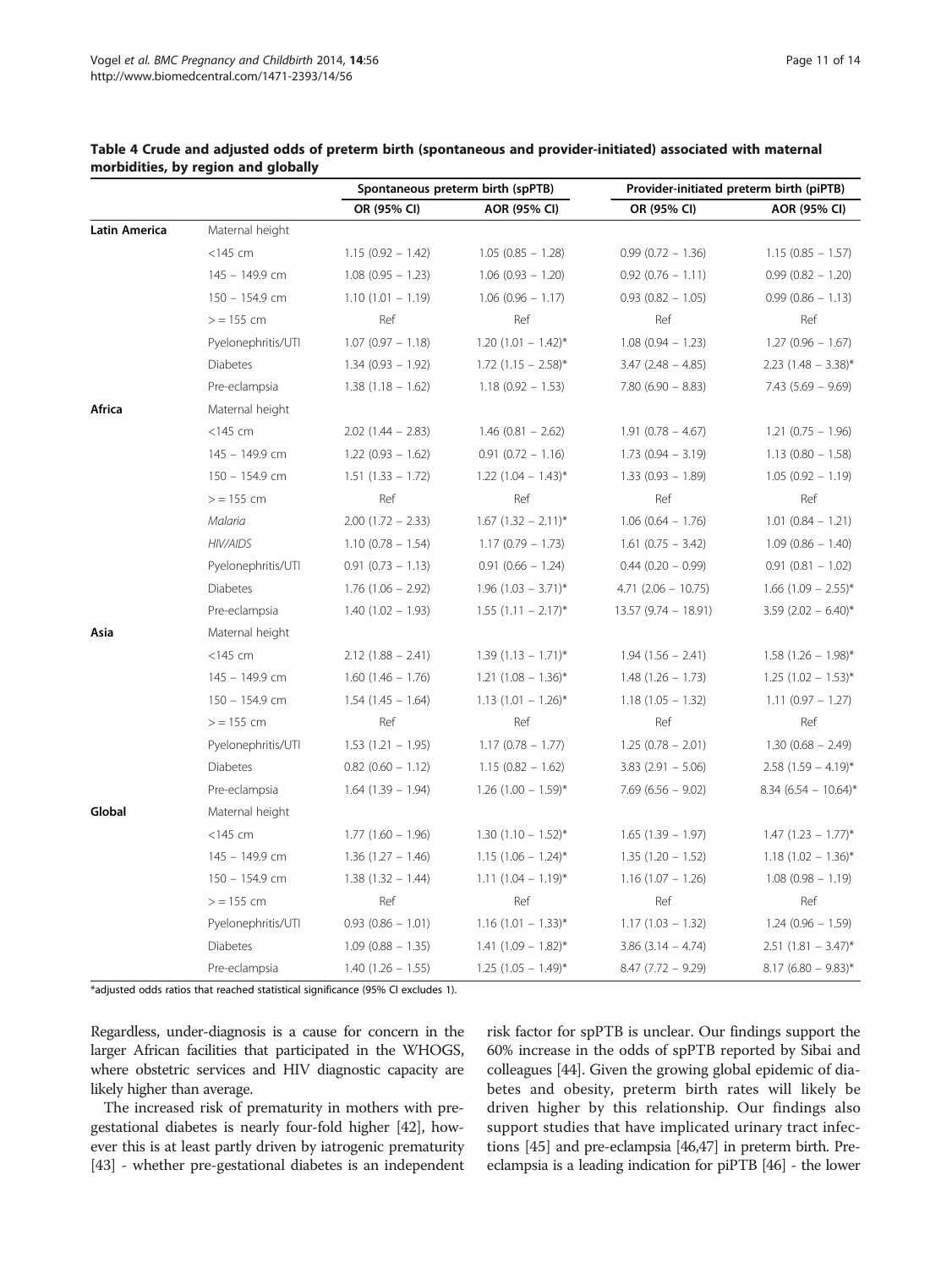<span id="page-11-0"></span>

magnitude risk of piPTB in African countries (AOR 3.59) compared to overall (AOR 8.17) likely reflects a relatively lower number of women with pre-eclampsia being managed with caesarean, or perhaps comparative overuse in other settings. It is important to note that many of these conditions can co-occur in LMICs, and improved access and use of health prevention strategies (such as antenatal screening programmes) in these settings will likely yield a secondary benefit of reduced spPTB rates. Although most adverse perinatal outcomes decreased in prevalence with increasing gestational age, the NICU admission rate was generally lower than we expected, (particularly for early preterm infants) possibly due to poor NICU access. In an estimation exercise for CHERG, Blencowe et al estimated that in countries with <80% national facility delivery rates, <50% of infants had access to a neonatal intensive care unit (personal communication). While piPTB may save an infant's life, the higher early neonatal mortality rate following piPTB likely reflects the maternal indication.

Our analysis had several strengths - it was conducted in a large, multi-country dataset and stratified by type of preterm birth and region. Most preterm analyses are from high-income settings and are generally not segregated by preterm phenotypes; they are unable to distinguish increased risks of of spPTB from an increased

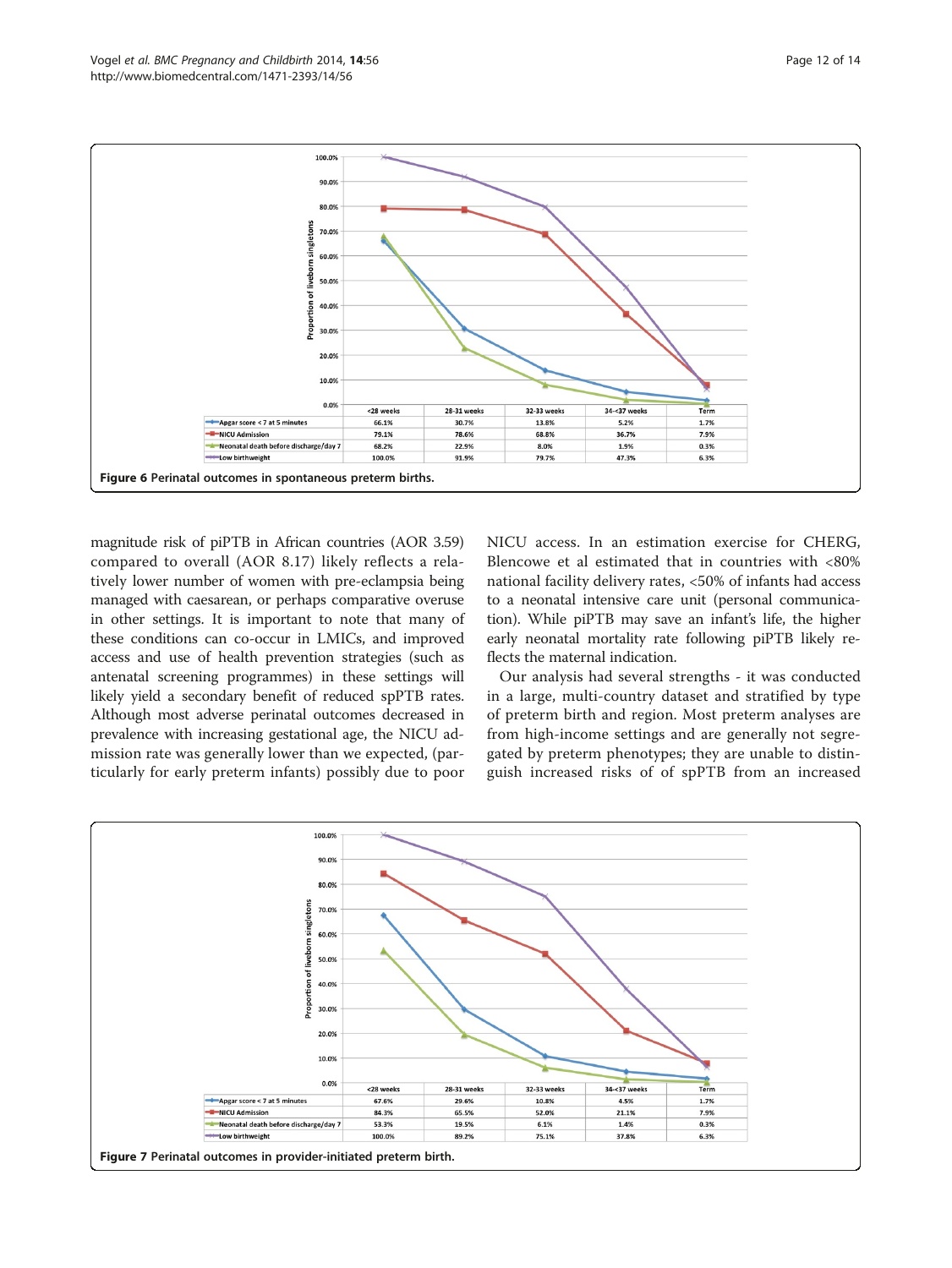<span id="page-12-0"></span>propensity of providers to intervene (such as for maternal height <145 cm, diabetes and pre-eclampsia). These epidemiological data on preterm birth groups and maternal morbidities are the best available for several LMICs. Despite our efforts controlling for multiple confounders, some limitations persist. The sample was primarily drawn from larger, urban facilities and therefore subject to reporting and/or selection biases (higher rates of complicated pregnancies, or wealthier and more urban mothers attending tertiary care level facilities). Higher CS rates in some countries and facilities reflect this, therefore these findings are not representative of the population and can only be extrapolated to similar settings. Furthermore, the data is based on retrospective review of medical records (which may have been sub-optimal) and morbidity surveillance may not have been universal in these facilities. The method of diagnosis, timing, severity and treatment of these morbidities, as well as the method of gestational age determination, was not recorded. We lacked data on some relevant PTB risk factors, such as smoking, birth spacing, sexually transmitted infections, physical exertion and lifestyle risk factors. Intrauterine fetal deaths were not included. It is important to acknowledge that women who undergo preterm birth and/or provider interventions may be more likely to have a risk factor diagnosed than other women, potentially distorting associations.

# Conclusion

In facility deliveries in 22 low- and middle-income countries, 24.0% of preterm births were provider-initiated, yet nearly 10% of these were without a medical indication and potentially avoidable. Maternal height <155 cm, pyelonephritis/UTI, diabetes, pre-eclampsia and malaria independently increased the odds of spontaneous preterm birth. Furthermore, malaria was significantly associated with spontaneous preterm birth in Africa. Aside from maternal height, these common maternal conditions are amenable to screening, prevention and treatment – failure to do so increases the risk of preterm birth and associated neonatal morbidity and mortality in LMICs. Strategies to reduce preterm birth in LMICs must prioritise maternal antenatal screening and treatment of these conditions.

#### Abbreviations

AOR: Adjusted odds ratio; CHERG: Child health epidemiology reference group; CS: Caesarean section; ICU: Intensive care unit; HIV/AIDS: Human immunodeficiency virus/acquired immunodeficiency syndrome; LMICs: Low- and middle-income countries; NICU: Neonatal intensive care unit; OECD: Organization for economic cooperation and development; OR: Odds ratio; piPTB: Provider-initiated preterm birth; PTB: Preterm birth; spPTB: Spontaneous preterm birth; USAID: United States Agency for International Development; UTI: Urinary tract infection; WHO: World Health Organization; WHOGS: World Health Organization Global Survey on Maternal and Perinatal Health.

#### Competing interests

The authors declare they have no competing interests.

#### Authors' contributions

JPV and ACL designed the analysis, JPV performed the analysis and JPV, ACL and JPS drafted the paper. All authors contributed to and approved the final version of the manuscript. JPV had full access to the dataset in the study and takes responsibility for the integrity of the data and the accuracy of the data analysis. The views contained within this manuscript represent the views of the named authors alone.

#### Acknowledgements

JPV is supported by an Australian Postgraduate Award and the A & A Saw Scholarship. The WHO Global Survey on Maternal and Perinatal Health was funded by the Governments of China, India and Japan, and the United States Agency for International Development (USAID). ACL is supported by a grant from the Bill and Melinda Gates Foundation to the US Fund for UNICEF which supports the work of the Child Health Epidemiology Reference Group.

#### Author details

<sup>1</sup>School of Population Health, Faculty of Medicine, Dentistry and Health Sciences, University of Western Australia, 35 Stirling Highway, Crawley 6009, Australia. <sup>2</sup>UNDP/UNFPA/UNICEF/WHO/World Bank Special Programme of Research, Development and Research Training in Human Reproduction (HRP), Department of Reproductive Health and Research, World Health Organization, Avenue Appia 20, Geneva CH-1211, Switzerland. <sup>3</sup>Department of International Health, Johns Hopkins Bloomberg School of Public Health, Baltimore, MD, USA. <sup>4</sup>Department of Newborn Medicine, Brigham and Women's Hospital, Boston, MA, USA.

#### Received: 1 April 2013 Accepted: 22 January 2014 Published: 31 January 2014

#### References

- 1. Blencowe H, Cousens S, Oestergaard MZ, Chou D, Moller A-B, Narwal R, Adler A, Garcia CV, Rohde S, Say L, Lawn JE: National, regional, and worldwide estimates of preterm birth rates in the year 2010 with time trends since 1990 for selected countries: a systematic analysis and implications. Lancet 2012, 379:2162–2172.
- 2. Teune MJ, Bakhuizen S, Bannerman CG: A systematic review of severe morbidity in infants born late preterm. AJOG 2011, 205:374.
- 3. Katz J, Lee AC, Kozuki N, Lawn JE, Blencowe H, Ezzati M, CHERG Preterm-SGA Working Group: Born too small or too soon: a pooled analysis of mortality risk among preterm and small-for-gestational-age infants in low- and middle-income countries. Lancet 2013, 382(9890):417–425.
- 4. Liu L, Johnson HL, Cousens S, Perin J, Scott S, Lawn JE, Rudan I, Campbell H, Cibulskis R, Li M, Mathers C, Black RE: Global, regional, and national causes of child mortality: an updated systematic analysis for 2010 with time trends since 2000. Lancet 2012, 379:2151–2161.
- 5. Boyle EM, Poulsen G, Field DJ, Kurinczuk JJ, Wolke D, Alfirevic Z, Quigley MA: Effects of gestational age at birth on health outcomes at 3 and 5 years of age: population based cohort study. BMJ 2011, 344:e896–e896.
- 6. van Baar ALA, Vermaas JJ, Knots EE, de Kleine MJKM, Soons PP: Functioning at school age of moderately preterm children born at 32 to 36 weeks' gestational age. Pediatrics 2009, 124:251–257.
- 7. Talge N, Holzman C, Wang J, Lucia V: Late-preterm birth and its association with cognitive and socioemotional outcomes at 6 years of age. Pediatrics 2010, 126:1124–1131.
- 8. Ekeus C, Lindström K, Lindblad F, Rasmussen F, Hjern A: Preterm birth, social disadvantage, and cognitive competence in Swedish 18- to 19 year-old men. Pediatrics 2010, 125:e67–e73.
- 9. Hovi P, Andersson S, Eriksson JG, Järvenpää A-L, Strang-Karlsson S, Mäkitie O, Kajantie E: Glucose regulation in young adults with very low birth weight. N Engl J Med 2007, 356:2053-2063.
- 10. March of Dimes, PMNCH, Save the Children, WHO: Born Too Soon: the Global Action Report on Preterm Birth. Geneva, Switzerland: World Health Organization; 2012.
- 11. Menon R: Spontaneous preterm birth, a clinical dilemma: etiologic, pathophysiologic and genetic heterogeneities and racial disparity. Acta Obstet Gynecol Scand 2008, 87:590-600.
- 12. Plunkett J, Muglia LJ: Genetic contributions to preterm birth: implications from epidemiological and genetic association studies. Ann Med 2008, 40:167–195.